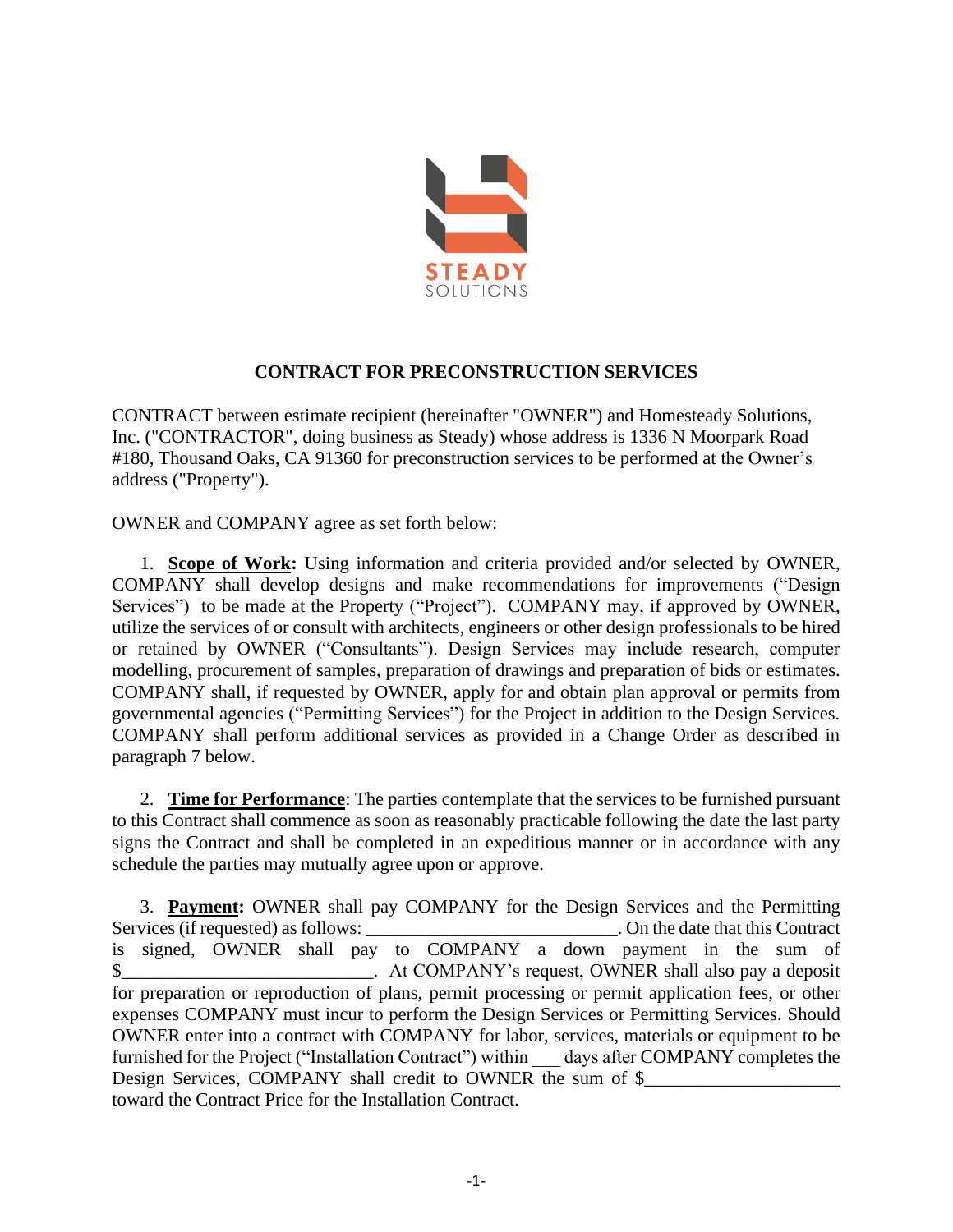4. **Reimbursable Costs:** In addition to the Payment provided in paragraph 3 above, OWNER shall reimburse COMPANY for costs necessarily incurred by COMPANY in the proper performance of the services contemplated by this Contract ("Reimbursable Costs"). Reimbursable costs shall include direct expenses of reproductions, blueprinting, word processing, postage and handling, photographic processing and telephone/facsimile charges, including cell phone. Governmental processing fees, long distance travel and other special expenses incurred by COMPANY shall be charged to and payable by OWNER if and to the extent that the services to be furnished by COMPANY as contemplated by this Contract shall reasonably require COMPANY to incur these costs and COMPANY shall have provided reasonable notice to OWNER prior to incurring these costs.

5. **Invoices**: Invoices will be presented to OWNER for the Design Services, Permitting Services (if requested) and Reimbursable Costs on the following periodic basis: . For purposes of this paragraph 5, the date that the invoices are presented to OWNER shall be the date that COMPANY hand-delivers the invoices to OWNER or transmits the invoices to OWNER via email or the next business day after COMPANY places the invoices in a sealed envelope addressed to OWNER at the address appearing on page one of this Contract and delivers said envelope to the United States Post Office, postage prepaid. Payment for said invoices shall be due ten (10) days after the invoices are presented to OWNER ("the invoice due date").

6. **Late Payment**: Payments due and unpaid shall bear interest from the invoice due date at the rate of one and one-half percent  $(1\frac{1}{2}\%)$  per month but not more than the maximum amount allowed by the laws of the state of California in effect on the date this Contract is entered into.

7. **Extra Services and Change Orders**: Should OWNER or OWNER's agents, employees or representatives direct any modification or addition to the services described in paragraph 1 herein or should they direct COMPANY to perform or furnish labor or services not contemplated by the parties hereto at the time this Contract is signed (collectively "Extra Services"), the amount to be paid by OWNER to COMPANY for the Extra Services shall be set forth in a change order signed by OWNER and COMPANY. COMPANY shall not be obligated to perform any Extra Services until and unless OWNER shall have first signed and delivered a Change Order to COMPANY. Invoicing and payments for Extra Services shall be governed by paragraphs 5 and 6 above.

8. **Suspension or Abandonment of Project**: If OWNER suspends or abandons the Project in whole or in part, OWNER shall compensate COMPANY for all services performed prior to receipt of written notice from OWNER of such suspension or abandonment, at the rates set forth in paragraph 3 herein together with Reimbursable Costs then due and all Reimbursable Costs directly attributable to termination for which COMPANY is not otherwise compensated less any amounts previously paid to COMPANY as provided herein.

9. **Delay**: If COMPANY is delayed at any time in the performance of services contemplated by this Contract by any act or neglect of OWNER, or by any employee or representative of OWNER or any governmental agency, or any causes beyond COMPANY's control, or by delay authorized by OWNER, any dates or deadlines for the completion of COMPANY's services as contemplated herein shall be extended for a reasonable length of time.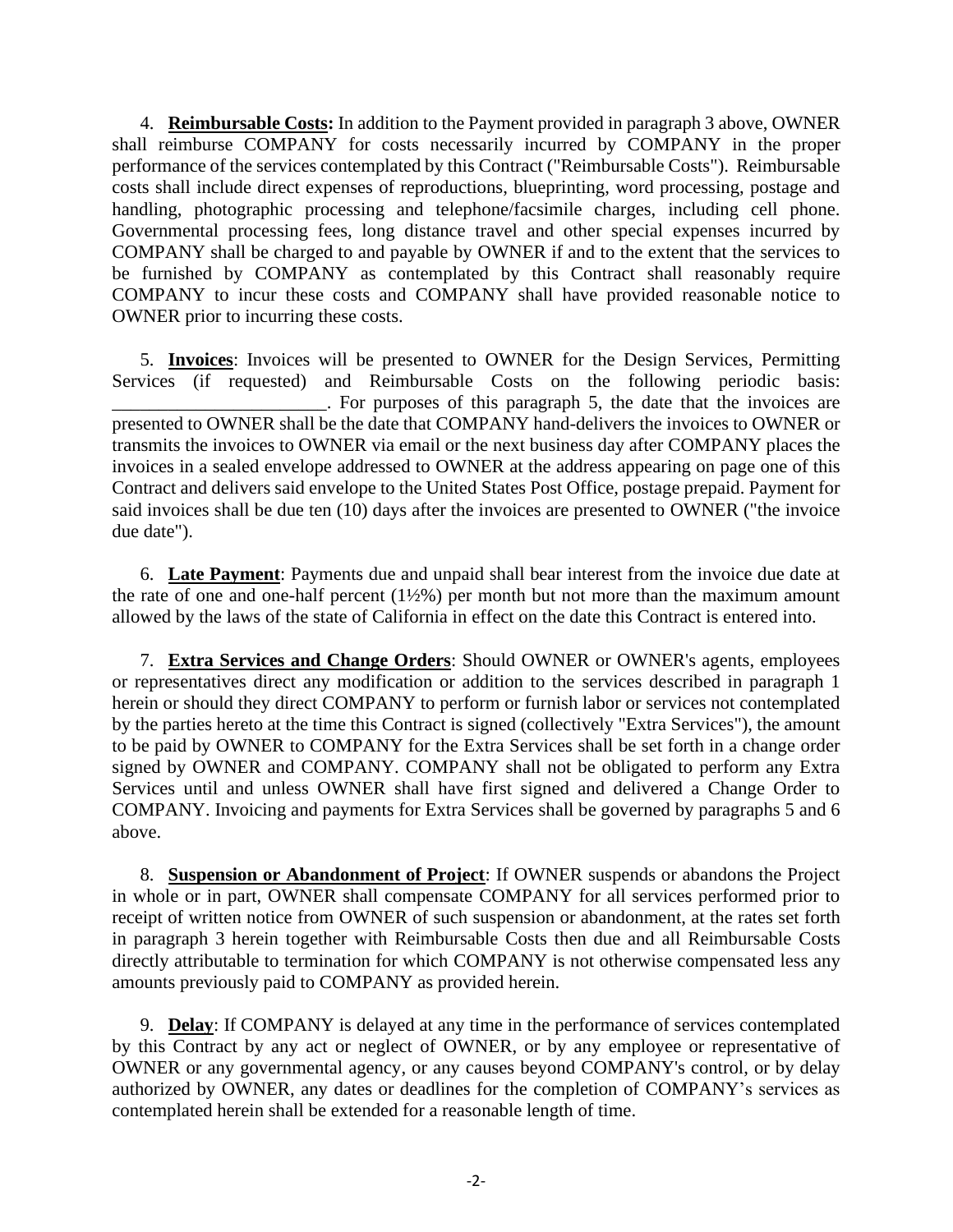10. **No Solicitation:** OWNER shall not solicit, hire, employ or engage for the Project any of COMPANY's employees, design professionals or any other person or entity with whom COMPANY has entered into a written or oral agreement related to the Project without COMPANY's express written consent. Notwithstanding the foregoing, OWNER may contract with Consultants selected and utilized by COMPANY as contemplated in paragraph 1 herein.

11. **No Assignment**: The interest of OWNER and COMPANY to this Contract may not be assigned without the written consent of the other except as to the assignment of proceeds.

12. **Access to Project Site**: At all appropriate times during the term of this Contract, OWNER shall provide to COMPANY full and unobstructed access to all areas in and at the Property necessary and required for COMPANY to furnish the services contemplated by this Contract ("Work Areas"). Prior to commencement of these services, OWNER shall remove any obstacle to COMPANY's ability to access the entirety of the Work Areas. Should it become necessary for COMPANY to obtain keys, lock combinations, security codes, alarm codes or similar means or information to access any portion of the Work Areas ("Codes"), OWNER shall provide these Codes to COMPANY. OWNER acknowledges that the failure to provide access to Work Areas or Codes to COMPANY will delay the services and OWNER agrees that any such delay shall entitle COMPANY to additional compensation in accordance with paragraph 7 herein to the extent this delay results in additional expense to COMPANY.

13. **Right to Stop or Suspend Work**: COMPANY shall have the right to stop or suspend the services contemplated by this Contract if any payment shall not be made to COMPANY in accordance with the provisions of the Contract provided that COMPANY delivers written notice to OWNER not less than three (3) business days prior to stopping or suspending these services; COMPANY shall not be obligated to resume these services until all payments due are received.

14. **No Warranty**: COMPANY makes no representation, warranty or guarantee concerning the value, effectiveness, reasonableness, feasibility or benefits to be conferred by the services to be performed by COMPANY as contemplated by this Contract, or by any recommendations or directives made and given by COMPANY. EXCEPT AS EXPRESSLY PROVIDED IN THIS CONTRACT, COMPANY MAKE NO WARRANTY, REPRESENTATION OR GUARANTY WHETHER EXPRESS OR IMPLIED, AND SUCH ARE EXPRESSLY DISCLAIMED.

15. **Attorney Fees**: In the event that legal action is instituted in order to interpret or enforce any provision contained in the Contract, or other legal proceeding is initiated arising out of or related to the subject matter of the Contract, the prevailing party to such action shall be entitled, in addition to any other remedy available by applicable law or the Contract, to an award as and for any attorney fees, expert witness fees, or any other costs normally associated with such an action, in an amount so as to compensate said prevailing party for any actual attorney fees, expert fees or other such costs incurred in good faith. Said award shall be entered separately or as a portion of the award of a judge or arbitrator in any such action.